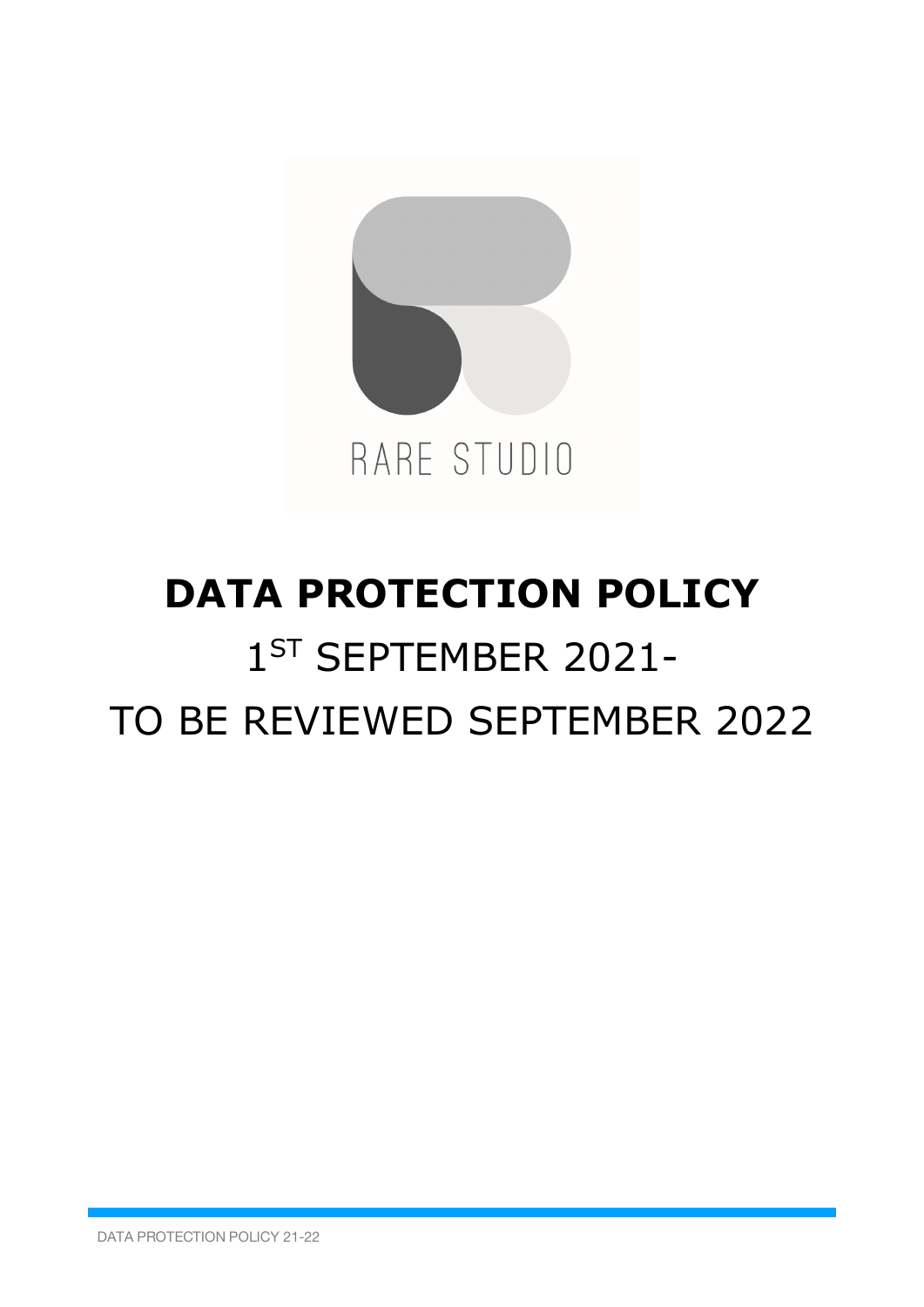# **Data Protection / Documents Policy**

# **Manual Filing Systems**

It is RARE's policy to maintain safe, secure and up to date records of all personal files for students and individual staff members. All files thus being stored securely and their movements recorded with confidential files given extra caution with management. Confidential files in this respect and particularly sensitive files will be known to only those members of staff who need to use them. Confidential and normal data files will be clearly marked with access limited to Personnel and administrative staff only and made access to staff on a clearance basis. Files intermittently being overhauled periodically to ensure they are up to date and prepared for possible access.

Overhauling Records when needed would be implemented from time to time for the following reasons: -

- when activities have increased and expansion is required
- there are new changes adopted by the organisation or assigned to the college
- functions have been withdrawn or the college are integrating technological changes
- there is a re-organisation of the area where the records are being held
- when the present system becomes ineffective through either neglect or faulty design

#### **Electronic Records**

The use of computers to manage records is a more modernised approach to managing records and in most cases an improved manner in which to manage filing and storage and therefore it is within RARE's policy to utilise the adoption of an electronic record keeping system. All computerised files and data records therefore will adhere to legislation on the creation, maintenance and disposition of computerised records and ensure compliance in terms of modification and disposal. RARE's practices are compliant by assuming the following conditions are met:-

- that the integrity of the records, how they are created and maintained are considered at all times
- that protection and disclosure are considered when the records are made retrievable
- that the records maintain full authorisation on their disposal according to established rules
- that the records that have long term value are transferred to the organisationals archiving system and maintained securely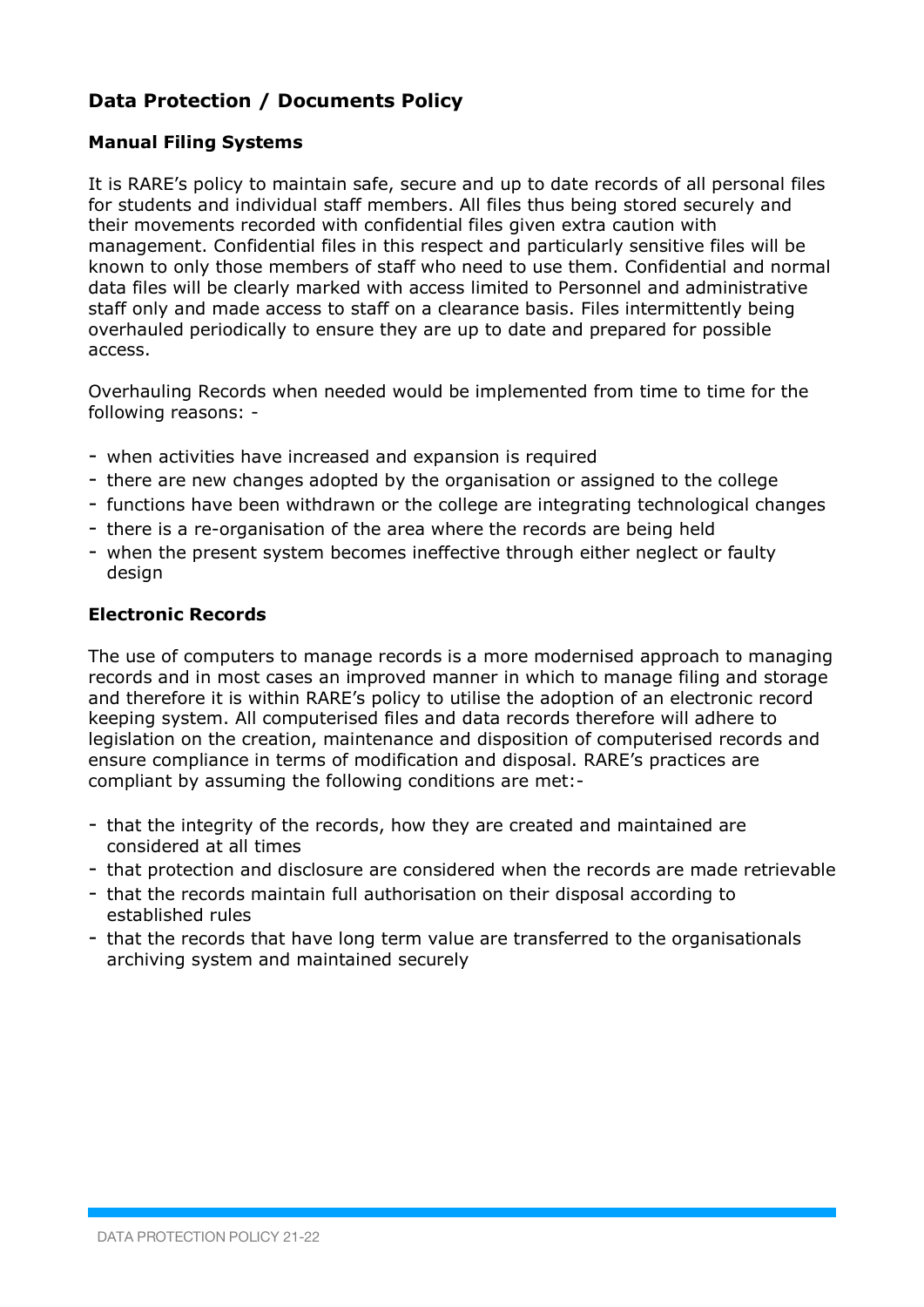#### **Access**

Within our Policy it is one of our main considerations to ensure that data is handled with care and carefully guarded with no entitlement to immediate or on-site access. Filed documents will therefore be held under lock and key and only authorised access granted from RARE's administrator /designated Data Protection Officer. Here the Data Protection Officer may permit access based on the factors deemed reasonable to access specific files and documentation - but in compliance with the Data Protection Act RARE agrees to respond to access requests in good time.

All data subject access requests will be handled centrally by the College administrator who is the designated Data Protection Officer.

#### **Security Precautions**

As part of RARE's ability to ensure the necessary safe-guarding of data the following security precautions will be placed so as to exercise control of access within the work environment. It is within RARE's policy to agree to ensure that the entrance to any Record keeping areas (or any other place where files are stored) is strictly controlled. Cabinets containing data and confidential records will be securely locked away with access permitted only by the administrator - designated Data Protection Officer.

Measures will also be taken to prevent and control outbreaks of fire with an on-site fire extinguisher in close proximity to the storage areas. Adequate fire extinguishers will be provided and maintained regularly, electrical appliances switched off at the end of the day and regular fire drills held. Emergency protocols will be put in place as part of the practised drill.

#### **Data Security**

Within RARE's ability to sustain data security RARE will ensure all staff will agree to make reasonable efforts to store personal information securely and also agree to pay particular attention to the security of sensitive data. All personal data required or requested will therefore only be made accessible to those who need to use it having been given full consent by the designated Data Protection Officer.

Sensitive data will be kept secure through: -

- being placed in a locked filing cabinet or locked draw
- if held on a computerised system maintained under password protection
- kept only on disks or other storage devices which are themselves kept securely

Whilst RARE maintains the security of the network is their organisational responsibility RARE will further ensure that all staff take appropriate security precautions individually in respect to their own day-to day computer usage.

Office computers will be password protected and all computer screens and terminals not made visible except to authorised staff. Passwords will remain confidential to each separate user. Extra care will be prompted to staff using personal laptop computers and personal storage devices and asked to adopt safe guarding policy appropriately.

Manual records no longer needed will be shredded or bagged and disposed of securely and the hard drives of redundant computers wiped clean.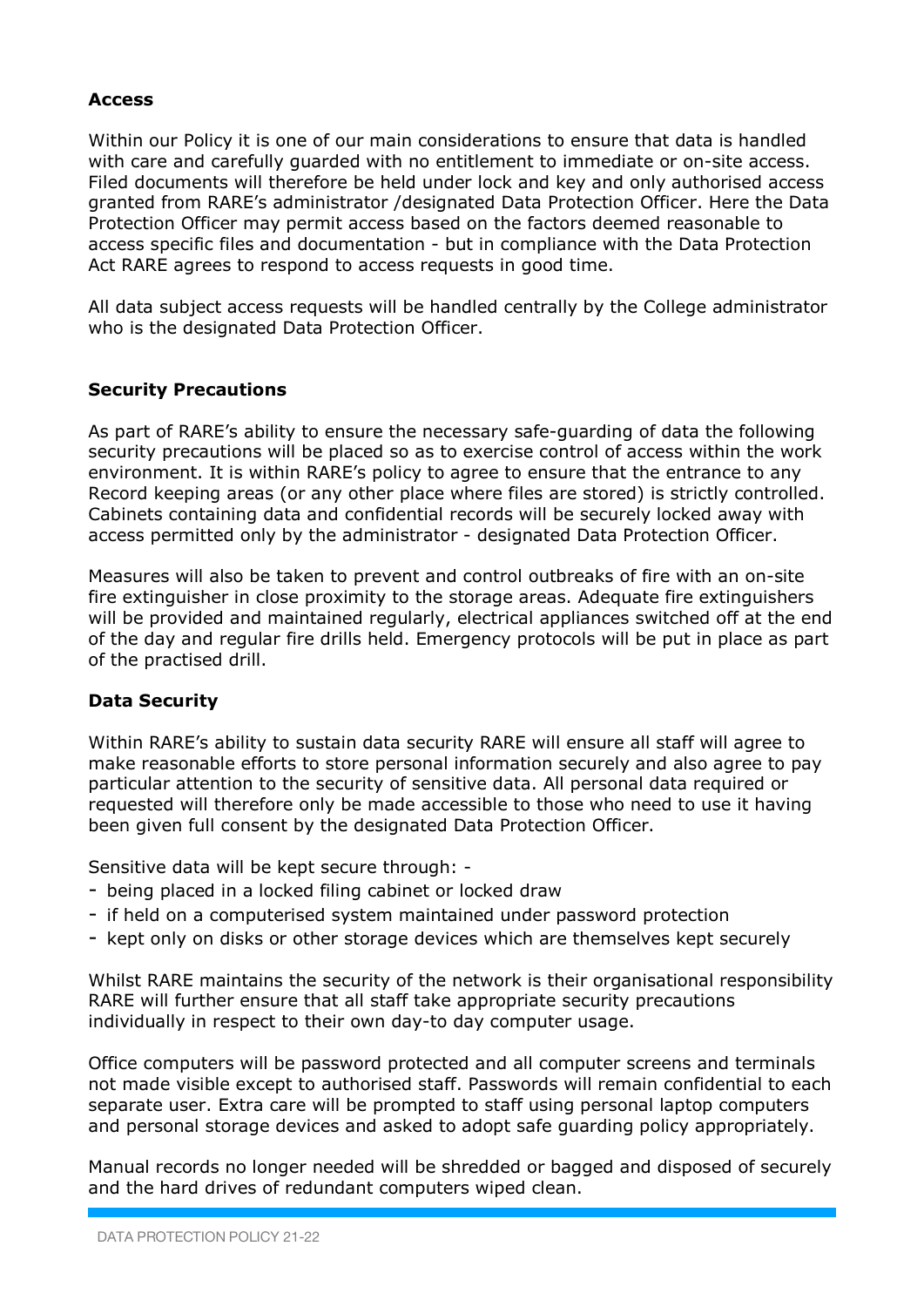#### **Good Housekeeping**

Eating and Drinking will not be permitted when handling data so as not to damage records and the office cleaned regularly of waste with bins emptied on a daily basis.

#### **Retention of data**

It is not in RARE's best interest to retain any unnecessary documentation once a file becomes inactive or retains out dated student data records i.e. if a student is no longer studying at the centre, nor is it in RARE's best interest to store unnecessary duplicate information and so this will be sensitively handled in terms of file deletion and removal from any storage systems in operation. At times however some retention of data on former staff and students may be considered necessary to the operation of the organisation and therefore may be held within the archiving storage areas. This maybe partly to maintain an accurate and complete historical record of the College. It is however our policy to discourage the retention of personal data within files for no longer than it is needed.

# **Checklist for processing data**

RARE's policy follows the following processing checklist to ensure retention of data is assessed in terms of validity and requirement - all staff are therefore promoted to consider the following: -

- Is it essential to record this information?
- Is the information 'ordinary' or 'sensitive'? How should this be logged, stored, recorded? etc
- Does RARE have the data subject's consent?
- Are you authorised to collect, store or process this information?
- If so have you checked with the data subject that this data is accurate?
- Can you ensure the data is secured and how?
- If you do not have the data subjects consent to process this information, can you be sure that this is in the best interests of the student or staff member to still collect and retain this data?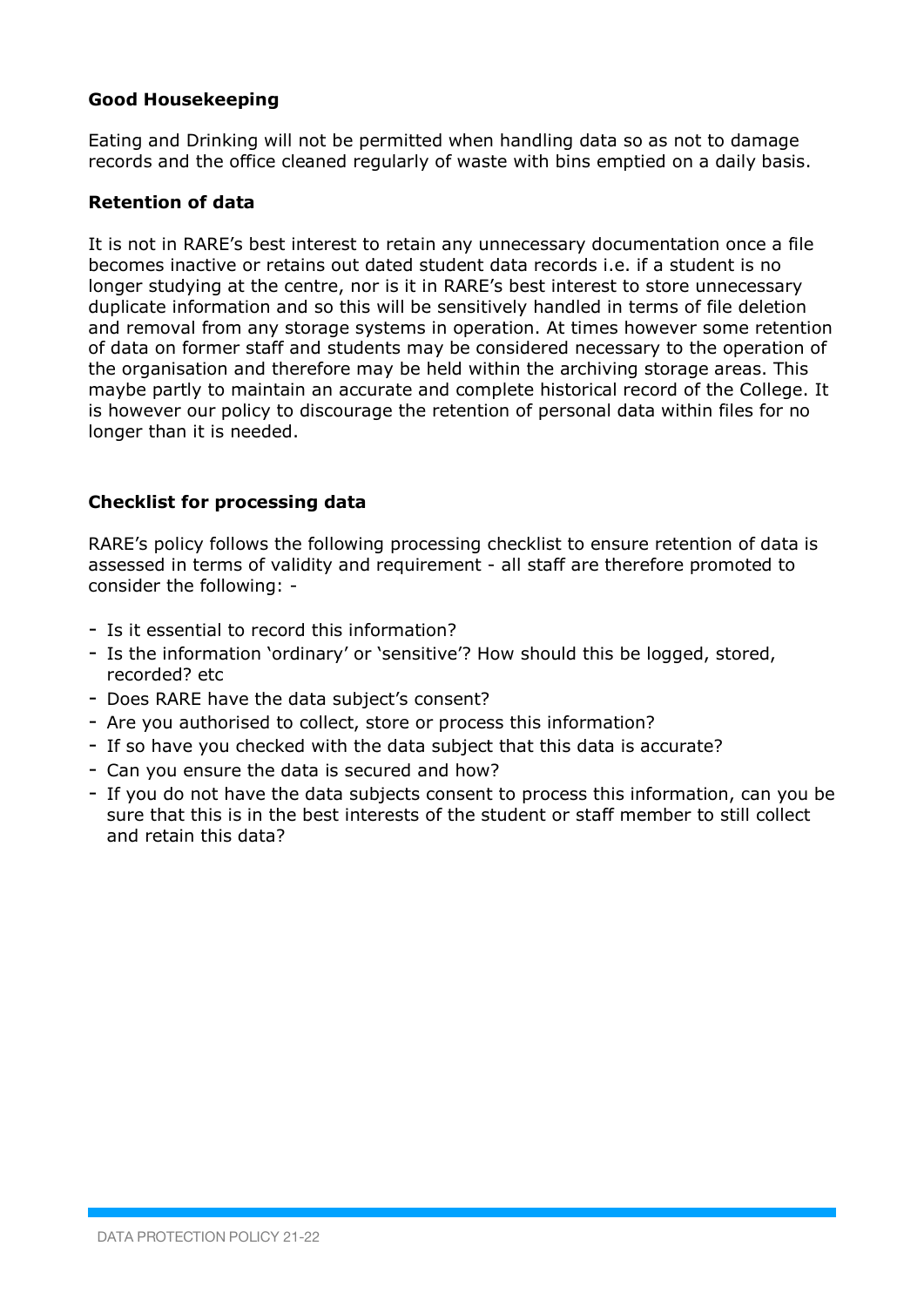## **Use of Student Personal Data**

RARE is registered as a data user under the Data Protection Act 1998. As part of our consideration to maintain compliance with the law, we strive to maintain student data under secure and strict conditions and agree to only process and disclose data under the following terms: -

- to enable us to administer student-related functions relative to admission enquiry through to graduation and if need be beyond into the wider landscape of progression and employment
- to produce information including statistics for Higher Educational purposes, programme review and national student survey's and any other agencies relating to Higher Education funding which allocates funds to RARE on the basis of student numbers
- to enable staff to identify and communicate with students during their time of study and after leaving
- to provide staff with case sensitive information that is essential to the safeguarding of said student during their time of study
- to help monitor academic progress over a period of time to ascertain progress from induction through to qualification
- to carry out and undertake assessment and administer qualification (authorise awards and classification of grades)
- to produce feedback systems in-conjunction with assessment and module attempt as part of the student records system
- to monitor complaints and any disciplinary cases/academic appeals

#### **Our student files will include the following data categories: -**

Name, address, telephone numbers, areas of interest, age, details of health, special requirements or disability if any. Details from application forms will also include age, gender, nationality, country of residence, educational records to date, academic references, special requirements. Further data will also be collated at induction and updated throughout the during of their academic stay.

Further information collated may include - details of home address, next of kin, address while attending RARE, any previous qualifications (considered training and other related qualifications), demographic information, funding and fee related information, student photographs, academic reports and final results.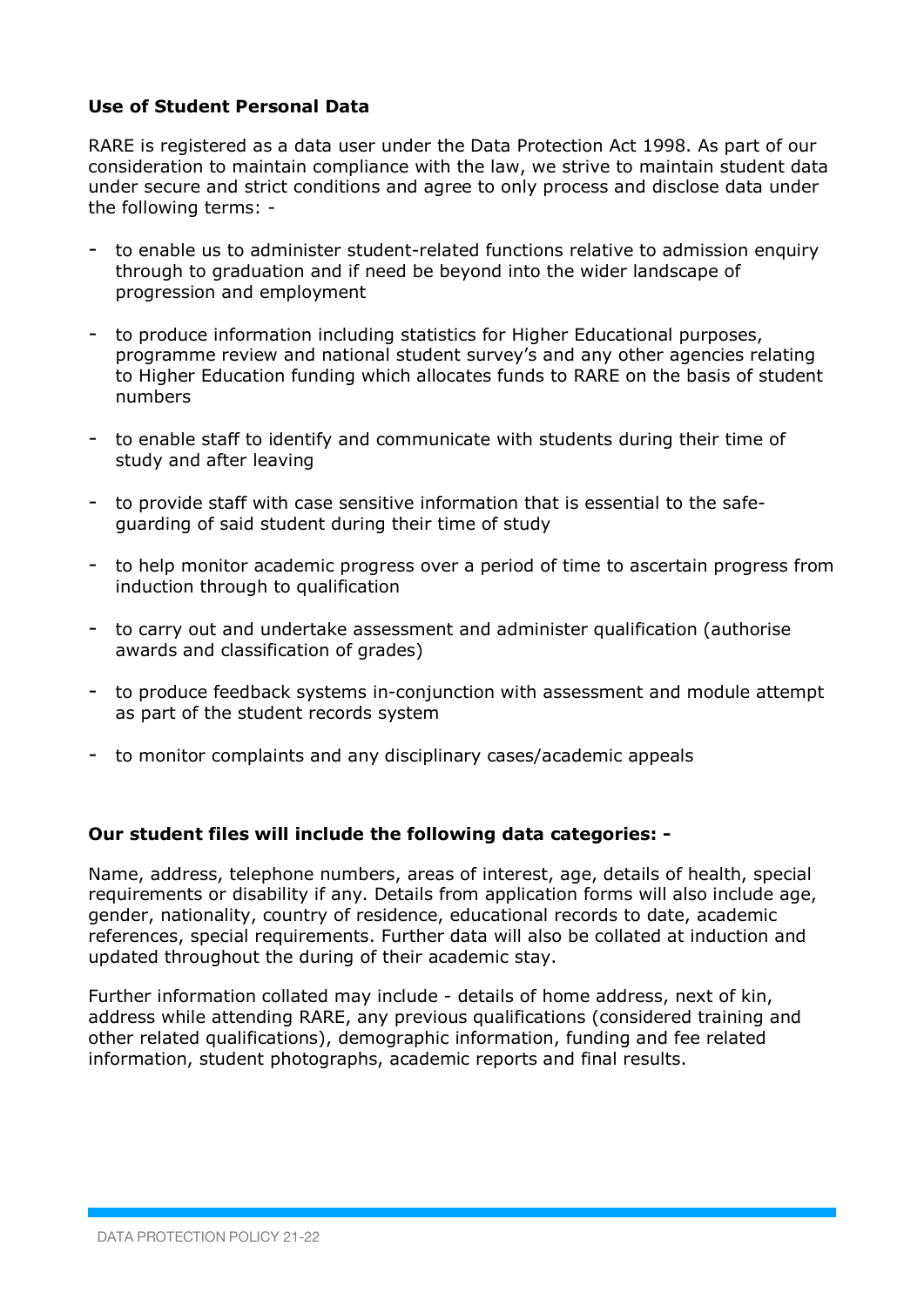# **Safeguards**

Students have the right to privacy of personal data. It is therefore within RARE's policy that the organisation offers access to all student data whether on paper, computer files or other storage media, but through a strictly controlled process. Our standard response to enquiries about individuals is that information cannot be disclosed without the student's authority, except to:

- RARE staff when deemed essential to administrative, teaching, assessment purposes or with regards to recruitment, audition, enrolment or quality assurance purposes
- If the information is essential to any HE collation, Annual Monitoring, or *Pearson Education Limited* related information used for statistical purpose
- If required for the purposes of validation or by any professional bodies linked to registration and award classification
- To Local Education Authorities and Government funding bodies required in relation to funding

- To Emergency callers where in RARE' judgement is in the students best interest to disclose information where it may not be possible to obtain the students authority here RARE's senior staff members or suitable nominee would provide the minimum necessary details to assist the enquirer

- To Emergency services in the case of specific students requiring assistance as above where in RARE' judgement is in the students best interest to disclose information where it may not be possible to obtain the students authority - here RARE's senior staff member or suitable nominee would provide the minimum necessary detail to assist the student to gain medical assistance. In cases involving the Police where they may be investigating a criminal offence in which a student may be involved- the matter would be taken into the hands of the designated Data Protection Officer to decide on the release of the information requested.
- Where data may be considered necessary to support the creation of student reference in connection with employment application and further education

Students in most instances will maintain the right to access their personal data. This will normally be provided in the form of copies of personal data and student record files here RARE's designated Data Protection Officer would be the point of contact to whom any queries or enquiries regarding said data would be addressed.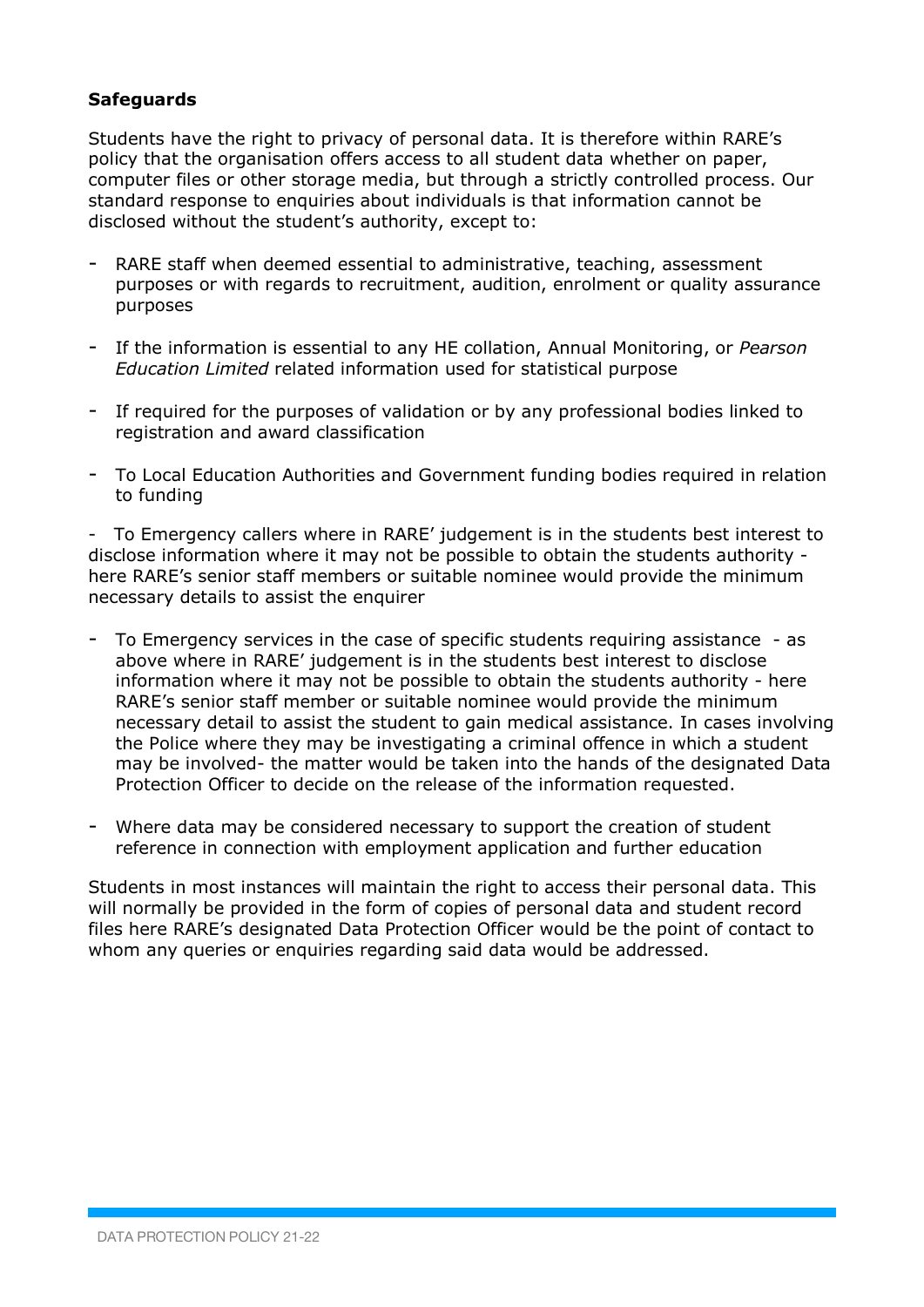# **Use of Staff Personal Data**

For the purposes of gathering employment related information and for organisational operation the collation of both 'ordinary' and 'sensitive' personal data related to our staff is regarded as an essential factor. In some cases, the processing of this data may even be required for activities that continue even after the member of staff is no longer in service.

The list below reflects the usage required for RARE to process the use of staff personal data and in compliance under the Data Protection Act 1998 enables us to process the use of personal data specifically for organisational purpose. It is therefore within our policy that all members of staff and other workers agree to us processing their personal data for the following purposes:

- Payment of wages under their contract of employment
- Monitoring absence or sickness
- For specific training and development purposes
- For management and organisational planning including curriculum design, timetabling and team meetings
- For providing and obtaining references and consultation with external agencies, including police checks if necessary, DBS and any other relevant purposes for employment engagement
- to administer to police or other regulatory body where there is an investigation of a particular crime
- to use when considering promotion, job transition, salary changes
- to use when considering administration of codes of practice, policy and compliance with legal practice
- to access when administering any disciplinary, staff mis-conduct or grievance procedures
- to utilise for any employment -related matters, i.e. producing a staff reference or offering to any third party services deemed reasonable in terms of staff benefit
- to access regarding the inclusion of appropriate data usage for published staff lists, contact details, identity cards, staff photographs or publications used for organisational purposes
- To access for close family and next of kin contacts in cases of emergency for example, accident, serious injury, illness, staff bereavement.

In light of the above sensitive personal data relates to information regarding the following: -

racial/ethnic origin, political opinion, religious belief, health, sexual orientation and any criminal conviction.